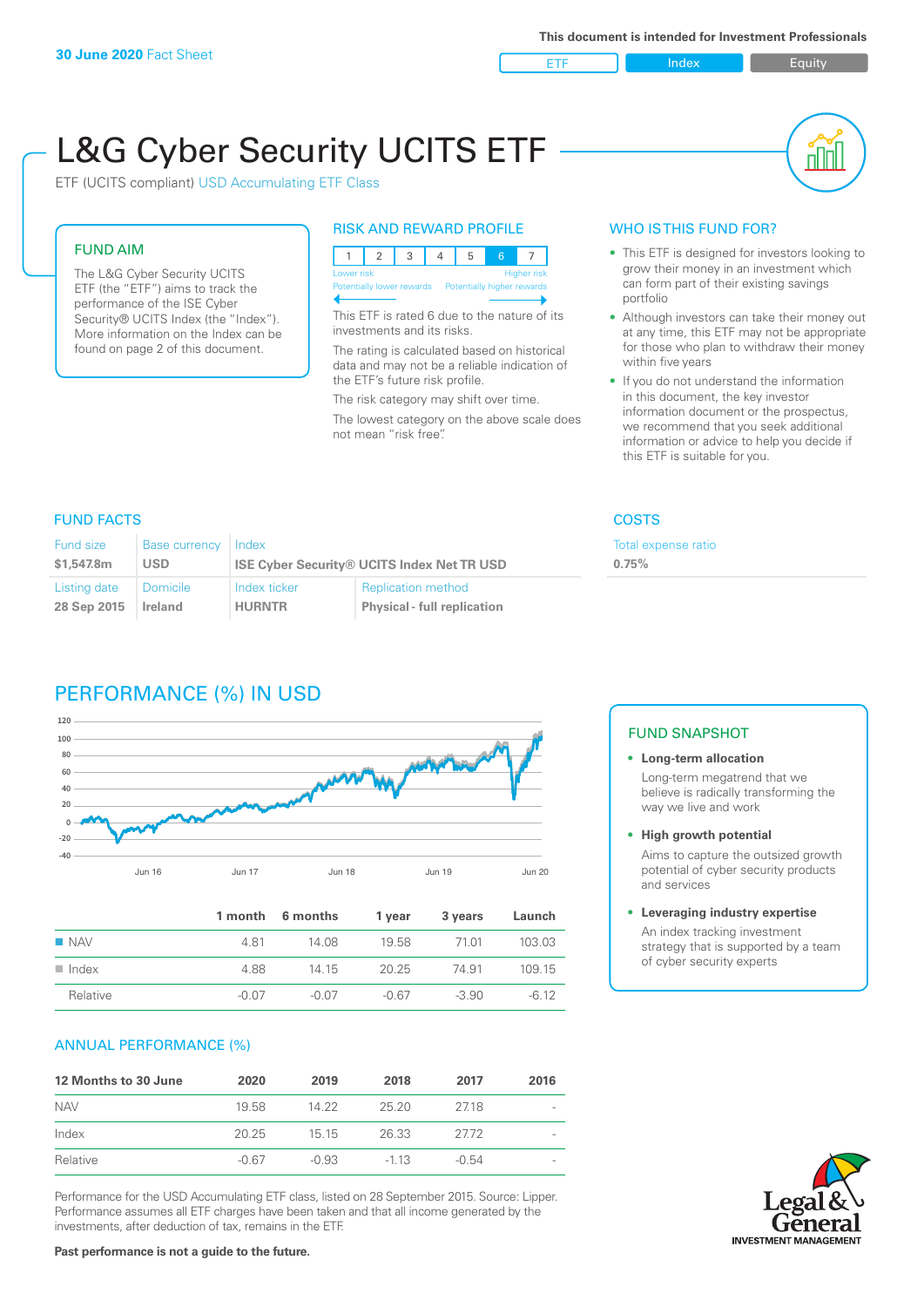## L&G Cyber Security UCITS ETF

#### INDEX BREAKDOWN

The breakdowns below relate to the Index. The ETF's portfolio may deviate from the below. All data source LGIM unless otherwise stated. Totals may not sum to 100% due to rounding.

| <b>SECTOR (%)</b>                     |             | <b>CURF</b>                                                                     |
|---------------------------------------|-------------|---------------------------------------------------------------------------------|
| Information Technology<br>Industrials | 98.7<br>1.3 | <b>USD</b><br>GBF<br>ш<br><b>EUF</b><br><b>SEK</b><br>$\blacksquare$ JPY<br>KRV |



88.2

■ Top 10 constituents 32.6%  $\blacksquare$  Rest of Index 67.4% No. of constituents in Index 50

#### TOP 10 CONSTITUENTS (%)

| Fastly             | 8.4 |
|--------------------|-----|
| CrowdStrike        | 3.4 |
| Splunk             | 2.9 |
| Cloudflare         | 2.9 |
| Onespan            | 2.8 |
| Palo Alto Networks | 2.6 |
| Fortinet           | 2.5 |
| Avast              | 2.5 |
| Vmware             | 2.4 |
| Zscaler            | フフ  |
|                    |     |

#### INDEX DESCRIPTION

The Index aims to track the performance of a basket of stocks of companies that are actively engaged in providing cyber security technology and services.

The Index is comprised of companies which are publically traded on various stock exchanges around the world that generate a material proportion of their revenues from the cyber security industry. The industry is deemed to be comprised of companies in the following two subsectors: (1) Infrastructure Providers that develop hardware and software for safeguarding internal and external access to files, websites and networks; and (2) Service Providers that provide consulting and secure cyber-based services.

A company is only eligible for inclusion in the Index if it is of a sufficient size (determined by reference to the total market value of its shares) and it is sufficiently "liquid" (a measure of how actively its shares are traded on a daily basis).

Within the Index, the weights allocated to the Infrastructure Provider and Service Provider subsectors are determined by reference to the relative size of each sector (i.e. the total market value of the shares of all companies within each subsector). Initially, the companies are equally weighted within each subsector. However, an adjustment to the weights is made if any company falls short of a liquidity test that is applied to each company individually.

#### INVESTMENT MANAGER

GO ETF Solutions LLP is the investment manager for each of the exchange traded funds (ETFs) issued by Legal & General UCITS ETF Plc and is responsible for the day-to-day investment management decisions for this ETF. The team is highly experienced with respect to all aspects relating to the management of an ETF portfolio, including collateral management, OTC swap trading, adherence to UCITS regulations and counterparty exposure and monitoring.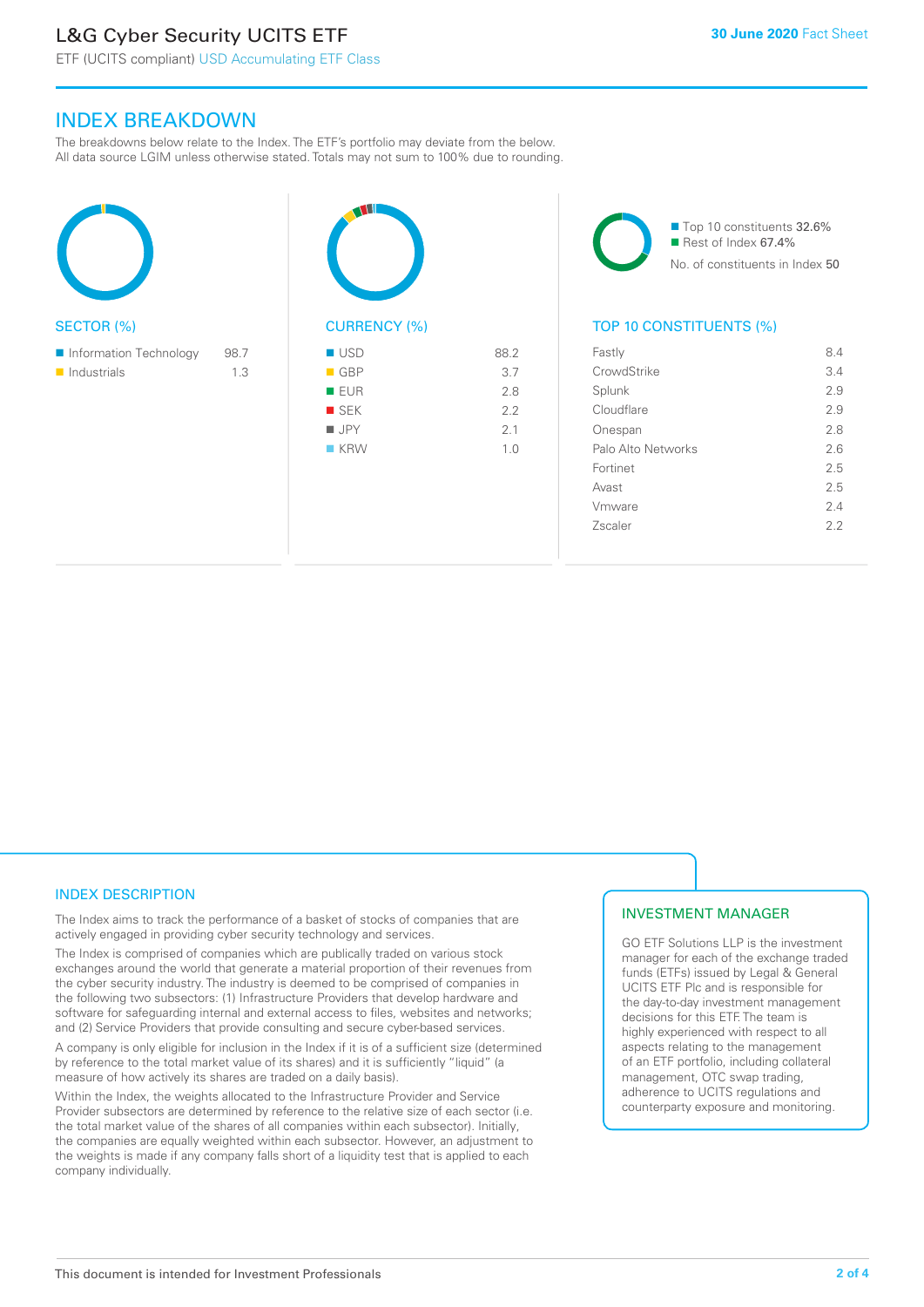# L&G Cyber Security UCITS ETF

ETF (UCITS compliant) USD Accumulating ETF Class

#### KEY RISKS

- The value of an investment and any income taken from it is not guaranteed and can go down as well as up; you may not get back the amount you originally invested.
- An investment in the ETF involves a significant degree of risk. Any decision to invest should be based on the information contained in the relevant prospectus. Prospective investors should obtain their own independent accounting, tax and legal advice and should consult their own professional advisers to ascertain the suitability of the ETF as an investment.
- The value of the shares in the ETF is directly affected by increases and decreases in the value of the Index. Accordingly the value of a share in the ETF may go up or down and a shareholder may lose some or the entire amount invested.
- The ETF's ability to closely track the Index will be affected by its ability to purchase and/or sell the Index constituents and any legal or regulatory restrictions or disruptions affecting them.
- The ETF's ability to closely track the Index will also be affected by transaction costs and taxes incurred when adjusting its investment portfolio generally and/ or to mirror any periodic adjustments to the constituents of the Index. There can be no certainty that ETF shares can always be bought or sold on a stock exchange or that the market price at which the ETF shares may be traded on a stock exchange will reflect the performance of the Index.
- The ETF is subject to the risk that third party service providers (such as a bank entering into swaps with the ETF or the ETF's depositary) may go bankrupt or fail to pay money due to the ETF or return property belonging to the ETF.
- As the Index includes micro, small and medium-sized publicly traded companies, the ETF is subject to the risk that such companies may be more vulnerable to adverse business or economic events and greater and more unpredictable price changes than larger companies or the stock market as a whole.
- The ETF is subject to the risks associated with technology-focused companies and are particularly vulnerable to rapid developments in technology (which may leave their products out-of-date), government regulation and competition from domestic and foreign competitors who may have lower production costs. Such companies may also have difficulties establishing and maintaining patents, copyrights, trademarks and trade secrets relating to their products which could negatively affect their value.

For more information, please refer to the key investor information document on our website Ø

#### TRADING INFORMATION

| <b>Exchange</b>           | <b>Currency ISIN</b> |                     | <b>SEDOL</b>   | <b>Ticker</b> | <b>Bloomberg</b> |
|---------------------------|----------------------|---------------------|----------------|---------------|------------------|
| London Stock Exchange USD |                      | IE00BYPLS672        | <b>BYPLS67</b> | <b>USPY</b>   | USPY IN          |
| London Stock Exchange GBP |                      | IE00BYPLS672        | BYRGP36        | <b>ISPY</b>   | ISPY I N         |
| Borsa Italiana            | <b>EUR</b>           | IE00BYPLS672        | <b>BYV7098</b> | <b>ISPY</b>   | <b>ISPY IM</b>   |
| Deutsche Börse            | <b>EUR</b>           | <b>IFOORYPLS672</b> | BYRMFH8 USPY   |               | <b>USPY GY</b>   |
| <b>SIX Swiss Exchange</b> | CHF                  | IE00BYPLS672        | <b>RYSXHT6</b> | <b>ISPY</b>   | <b>ISPY SW</b>   |
| <b>NYSE Euronext</b>      | FUR                  | IF00BYPLS672        | <b>BE33SD9</b> | ISPY          | <b>ISPY NA</b>   |

The currency shown is the trading currency of the listing.



#### SPOTLIGHT ON LEGAL & GENERAL INVESTMENT MANAGEMENT

We are one of Europe's largest asset managers and a major global investor, with assets under management of €1,411.7 billion (as at 31 December 2019). We work with a wide range of global clients, including pension schemes, sovereign wealth funds, fund distributors and retail investors.

Source: LGIM internal data as at 31 December 2019. The AUM disclosed aggregates the assets managed by LGIM in the UK, LGIMA in the US and LGIM Asia in Hong Kong. The AUM includes the value of securities and derivatives positions.

#### COUNTRY REGISTRATION



#### TO FIND OUT MORE



#### **Index Disclaimer**

Nasdaq, Inc. and its respective affiliates do not guarantee the accuracy and/or the completeness of the ISE Cyber Security® UCITS Index (the "Index") or any data included therein and Nasdaq, Inc. and its respective affiliates shall have no liability for any errors, omissions, or interruptions therein. Nasdaq, Inc. and its respective affiliates make no warranty, express or implied, as to results to be obtained by the adviser, owners of the ETF, or any other person or entity from the use of the Index or any data included therein. Nasdaq, Inc. and its respective affiliates make no express or implied warranties, and expressly disclaim all warranties, of merchantability or fitness for a particular purpose or use with respect to the Index or any data included therein. Without limiting any of the foregoing, in no event shall Nasdaq, Inc. or its respective affiliates have any liability for any lost profits or indirect, punitive, special or consequential damages or losses, even if notified of the possibility of such damages.